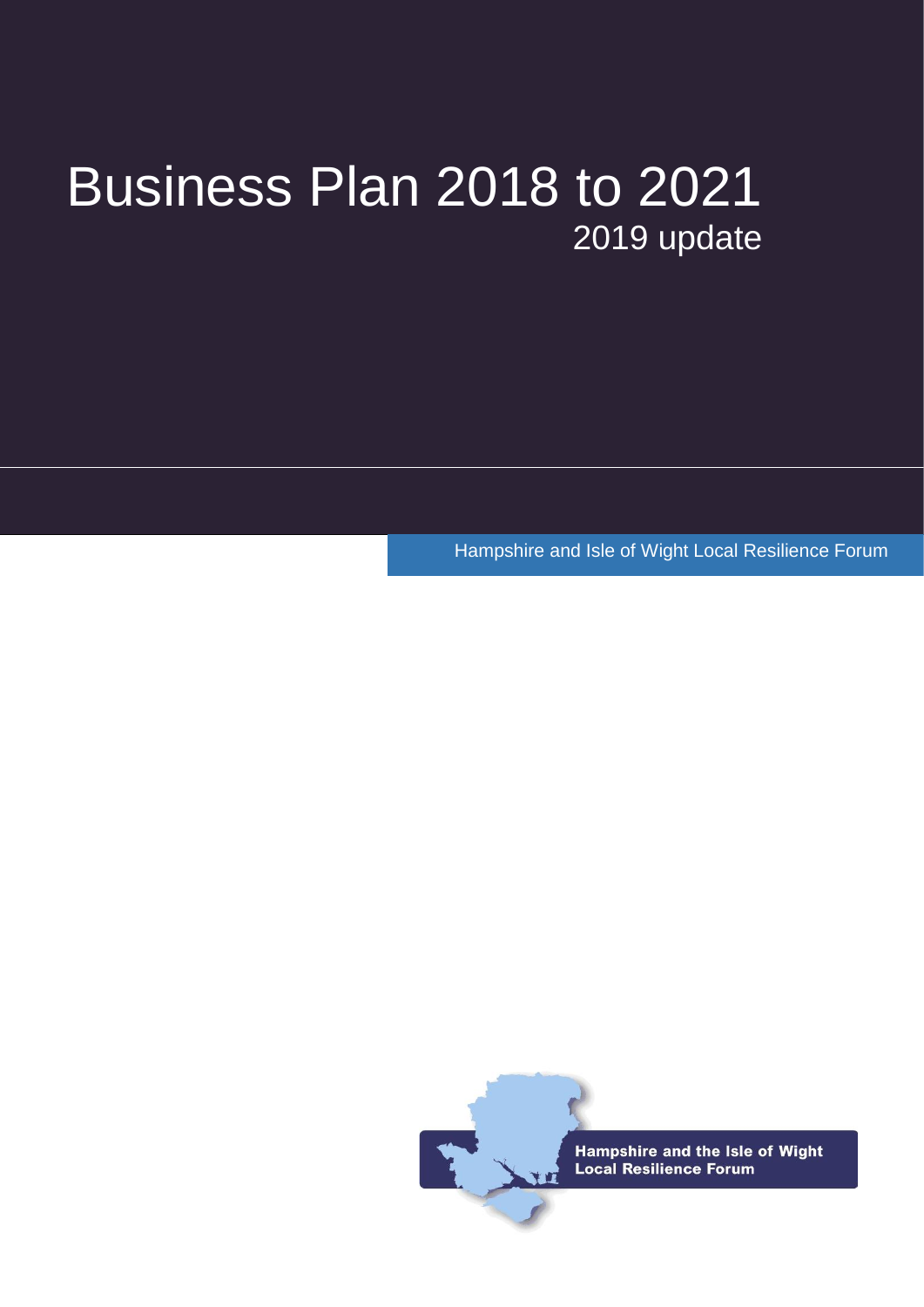# **The aim of the plan is to set the strategic objectives, for the next three years, based on the purpose of the HIOW LRF**

### **The objectives of the plan are to:**

- Provide an overview of the statutory framework in which the LRF works
- provide an understanding of how the LRF is structured, and funded
- Set the strategic objectives and measurable key outcomes

#### **Introduction**

The Civil Contingencies Act 2004 (CCA) requires co-operation through a Local Resilience Forum (LRF). The LRF is the principal form of multi-agency co-operation in a local resilience area. Even so, the statutory duties fall on the individual local responders, separated into Category 1 (Cat 1) and Category 2 (Cat 2) responders. The LRF is not a legal entity and it does not direct its members. The relevant duties within the CCA are:

- Co-operation (Cat 1s & 2s)
- Information Sharing (Cat 1 & 2s)
- Risk Assessment (Cat 1s)
- Emergency Planning (Cat 1s)
- Business Continuity Plans (Cat 1s)
- Communicating with the public (Cat 1s)
- Advice to businesses (Local Authorities only)

These duties are completed as business as usual in the LRF, with this Business Plan focusing on improvement and stretch areas, as identified through self assessment and peer review of Resilience Standards.

#### **Structure**

The partnership has been in place since 2004. The current structure is based on an efficient joint working approach developed in collaboration with all partners. As part of normal working practices there are reviews of the efficiencies of the LRF.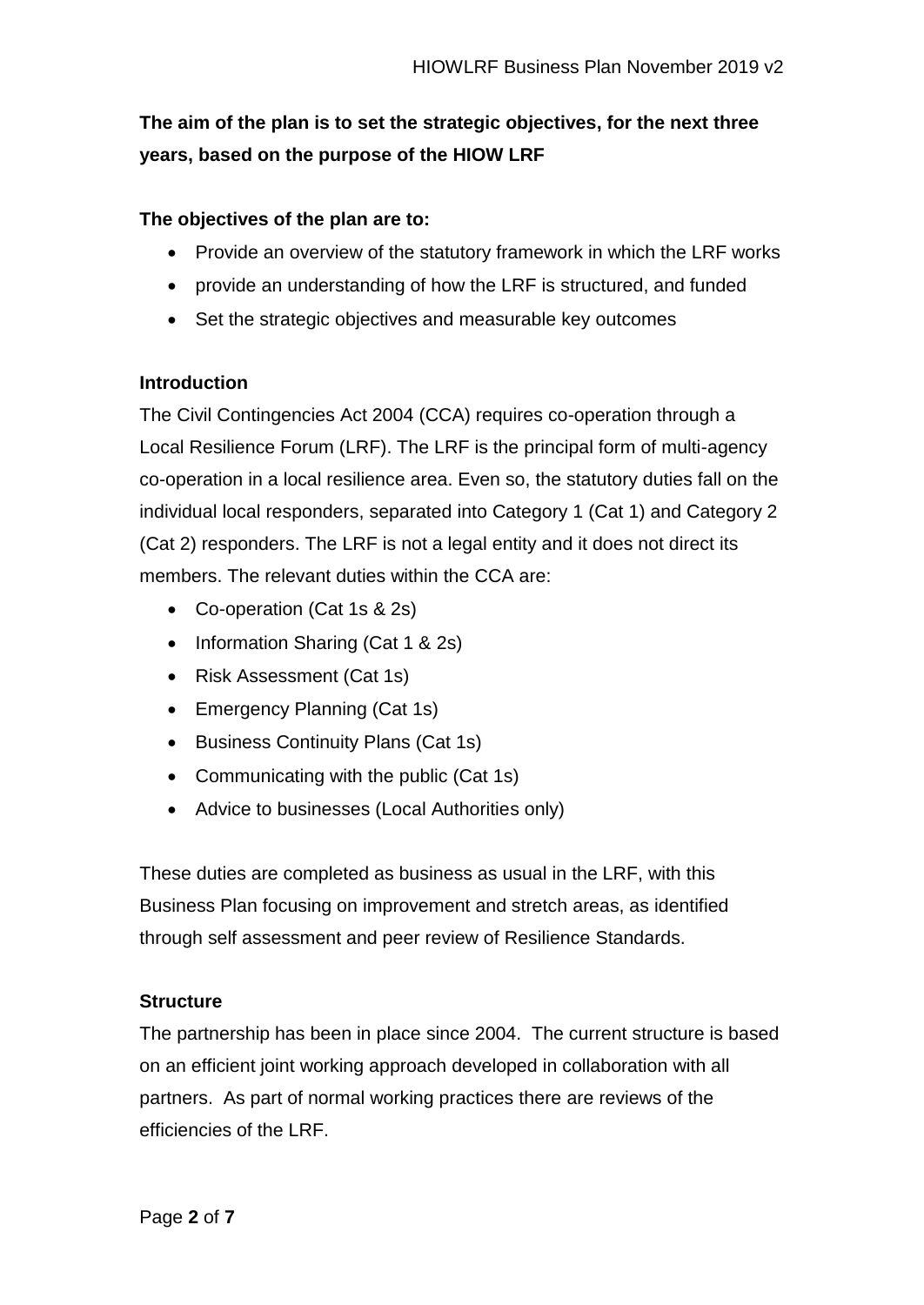The LRF consists of three main groups, the Executive Group, the Delivery Group and Working on Tuesdays.

# **Executive Group**

Members of the Executive Group are responsible for their organisations' interactions with HIOW LRF and must have a level of responsibility in their organisation that allows them to make strategic decisions about resilience (this includes those members who also represent other organisations), including the commitment of resources.

# **Delivery Group**

Members of the Delivery Group are responsible for being the link between their organisation and the wider resilience community, they should be providing resources (staff time mostly) to the key workstreams of the LRF through the Working on Tuesday approach

# **Working on Tuesday**

Members of Working on Tuesday are responsible for their organisations contribution to the work of the LRF

# **Within this structure there is a focus on the very high risks identified through the joint risk assessment process, informed by the national Risk Register.**

- 1. Very High Pandemic Flu
- 2. Very High Toxic Chemical Release (industrial accident)
- 3. Very High –Failure of the National Electricity Transmission System
- 4. Very High Aviation Incident
- 5. Very High Rail Networks incident
- 6. Very High Malicious attack National Electricity Transmission System
- 7. Very High Malicious attack Fuel Supply infrastructure
- 8. Very High Chemical attack enclosed area
- 9. Very High Nuclear incident
- 10. Very High Chemical attack unenclosed area

Page **3** of **7**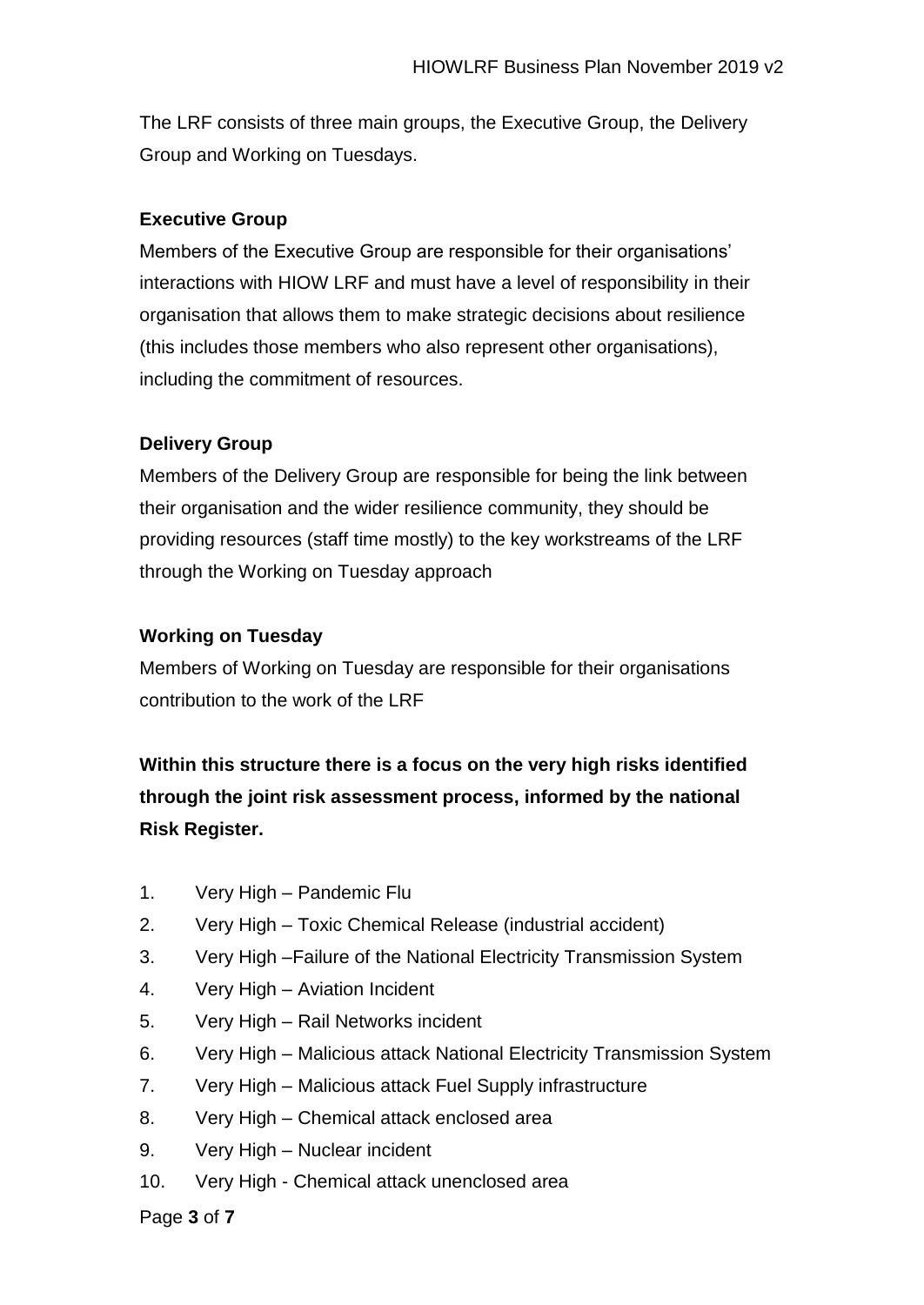- 11. Very High Coastal Flooding
- 12. Very High Space Weather
- 13. Very High Cold and Snow

#### **Workstream leads**

Individuals within the partnership have specific workstream responsibilities:

- Risk
- Mitigation and Capability
- Training and Exercising
- Warning and Informing
- Business Continuity
- Community Resilience
- Information Sharing and Management
- Budget
- Business Plan, Improvement and Development and Debriefs; responsibility of the Deputy Chair, and their deputy; Delivery Group
- Executive Improvement and Development, Deputy Chair; Executive Group

# **Funding of the LRF**

Most of the work undertaken within the LRF is undertaken by professionals working within Cat 1 organisations. The strength of the partnership is the diversity of professionals who engage in this way, and the benefit is the efficiency of effort. Cat 1 responders also contribute to a joint fund, which employs one full time member of staff, as the Partnership Manager, and has additional funds available to run events, training and exercising. The budget is managed through the budget workstream which has formal written arrangements.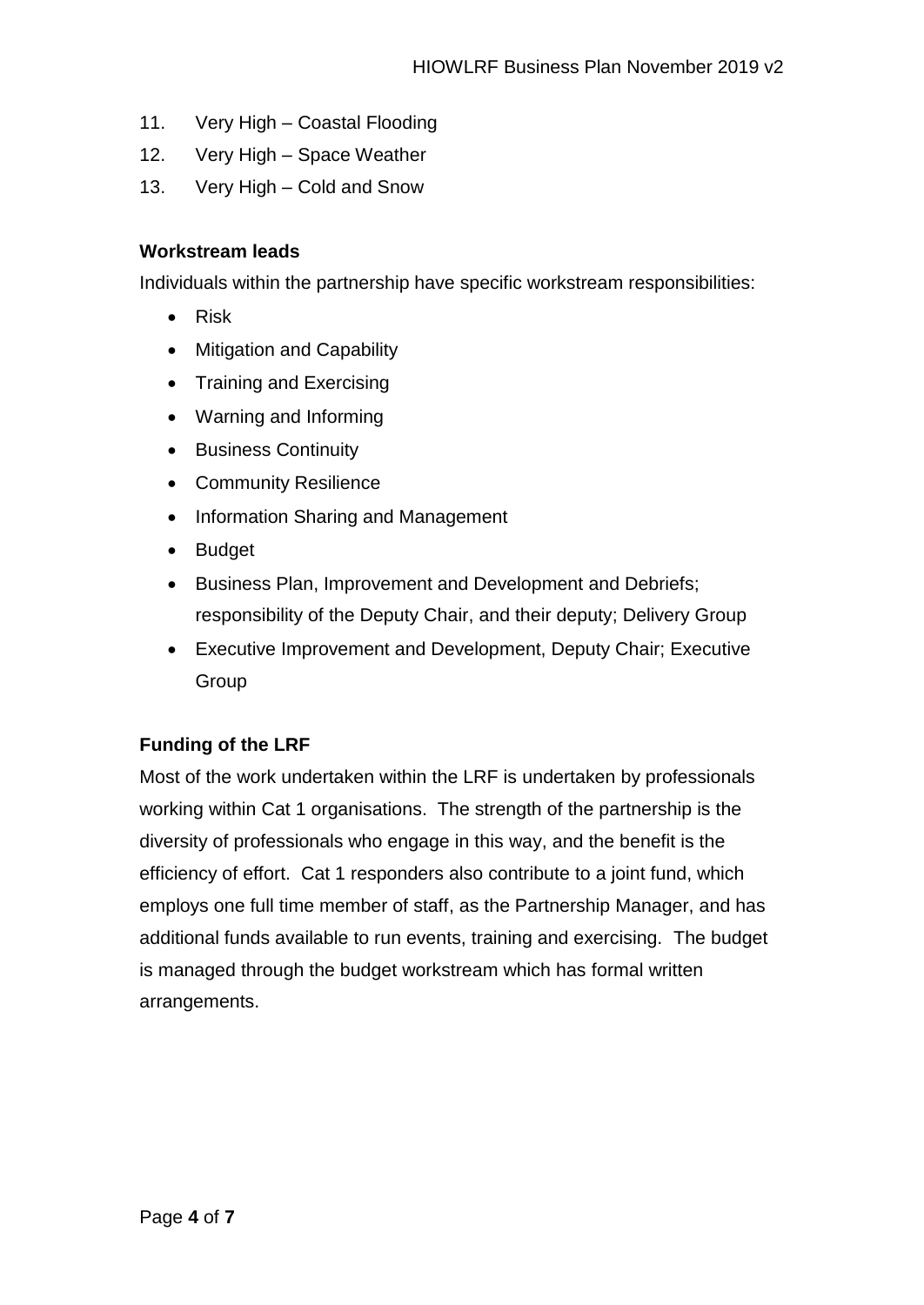In 2017 the Civil Contingencies Secretariat (CCS) started the development of Resilience Standards, there are several planned standards being released over the course of the next two years. Executive and Delivery Group have agreed the business plan should be based on improvements identified through self and peer assessment against the published standards. The Business Plan will be reviewed annually to consider actions completed and new standards as they are established.

Resilience Standards (November 2019) and current improvement actions

# **Resilience Standard; Local Resilience Forum Governance and Support**

An LRF that operates with effective strategic leadership, direction and efficient secretariat structures which enable individual responder organisations to meet their duties under the Civil Contingencies Act, and to achieve local resilience outcomes.

Improvement actions:

- Enable Political Scrutiny
- Review of workstream leads roles and responsibilities
- Engagement with category 2 responders and the voluntary sector
- Engage with cross border LRFs; mutual aid and training and exercising

# **Resilience Standard; Communicating Risk with the Public**

The public in an LRF area have a well-developed understanding of the risks specific to their local area and ways in which those risks can be managed, resulting in them being better prepared and better able to respond and recover in the event of an emergency.

Improvement actions:

- Understanding effectiveness of risk information
- Working collaboratively with cross border LRFs on risk communication
- Community resilience engagement with risk specific communities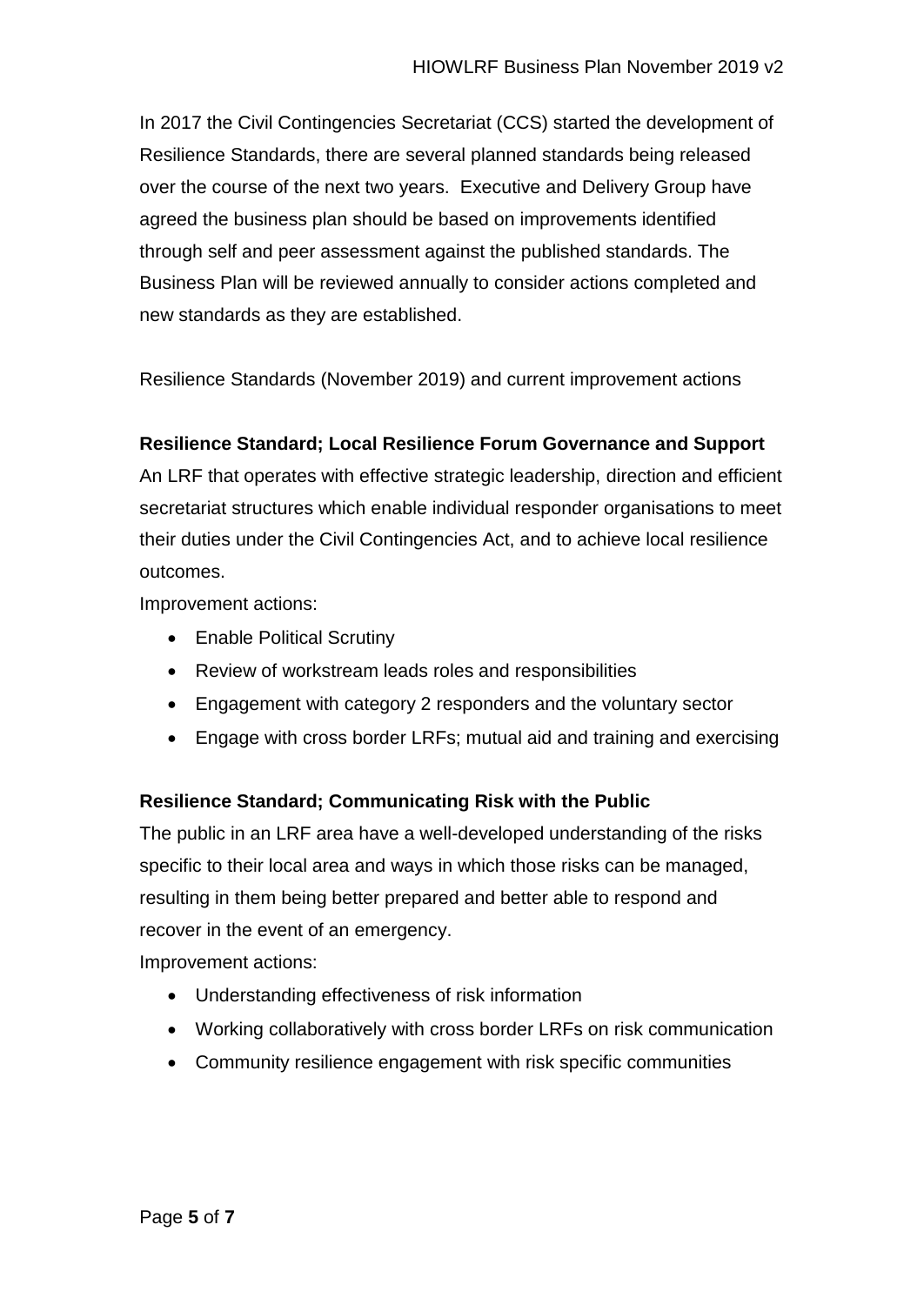# **Resilience Standard; Strategic Coordinating Group and Centre**

A Strategic Co-ordinating Group (SCG) that comes together in a timely and efficient manner to: define multi-agency strategy; make informed; coordinate multi-agency activities; communicate and interoperate with other agencies at local and national levels; and monitor and change strategy, communications and activity as the situation evolves. A Strategic Co-ordination Centre (SCC) that can support and sustain the effective operation of a Strategic Coordinating Group (SCG), through timely activation and the provision of required capabilities with due regard to security and resilience considerations. Improvement actions

• Task and finish group to identify and cost technological improvements to SCGs, SCCs and Tactical Coordinating Centres

#### **Resilience Standard; Information sharing and management**

Information to enable partners to better deliver their primary resilience duties, including saving and protecting human life and relieving suffering, will be collected, shared, used, stored, protected, disclosed to the public and disposed of by multi-agency partners in accordance with the law and good practice;

Improvement actions

- Reinvigorate the work on local essential services
- Have an information sharing protocol
- Consider vulnerable people in relation to information sharing